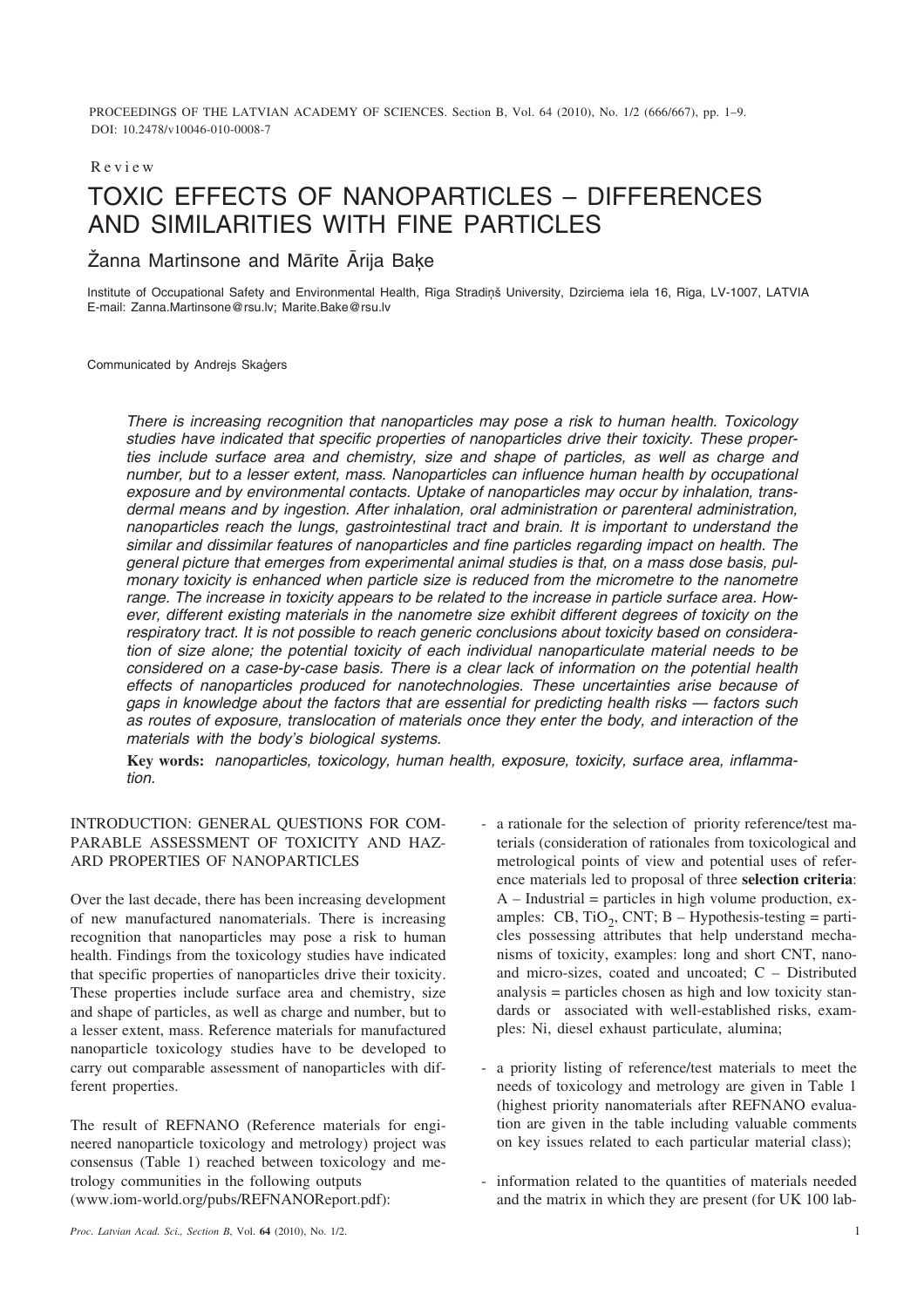|  |  | PRIORITY ONE CANDIDATE MATERIALS FOR TOXICOLOGY (Aitken et al., 2007) |  |  |  |
|--|--|-----------------------------------------------------------------------|--|--|--|
|--|--|-----------------------------------------------------------------------|--|--|--|

| Material                          | Selection criteria | Comments                                                                                                                                                                                                                                |
|-----------------------------------|--------------------|-----------------------------------------------------------------------------------------------------------------------------------------------------------------------------------------------------------------------------------------|
| Carbon black                      | A, B, C            | B – should be available in nano and micro-sizes;<br>$C$ – already well-studied in humans and animals, providing a good starting point.                                                                                                  |
| TiO <sub>2</sub>                  | A, B, C            | B – should be available in nano and micro-sizes, and in coated and uncoated forms;<br>$C$ – already well studied in humans and animals, providing a good starting point.                                                                |
| ZnO                               | A, B               | B - should be available in coated and uncoated forms.                                                                                                                                                                                   |
| <b>SWCNT</b> and MWCNT            | A, B               | B - straight rigid forms should be available along with bundled forms; long and short lengths<br>should be available.                                                                                                                   |
| Polystyrene (Fluorescent)         | B                  | Should be available with different surface modifications in any one size; should be available in<br>fluorescein-labelled forms for tracking fate in cells; should be available in a range of different<br>sizes in the nanometer scale. |
| Ag                                | A                  | Ag has increasing use for antibacterial properties including disinfectant sprays and wound<br>dressings.                                                                                                                                |
| Other key metals and metal oxides |                    | A (possibly $B \& C$ ) Priorities for ecotoxicology: Zn, Cu, Ni, Fe and their oxides.                                                                                                                                                   |
| Combustion derived NP             | $\mathcal{C}$      | To be used as a control particle since there is already a significant body of literature, risk and<br>toxicology information available.                                                                                                 |

oratories, the required quantities are 10 kg per material including human toxicology and ecotoxicology testing; preference for materials to be available as "dry powders", desirably — monodisperse, the only acceptable liquid would be ultra-pure water, but this would need to contain an antimicrobial preservative.);

- for materials considered as potential stable reference/test materials, the following minimum set of **characterisation parameters** was recommended (cited from REFNANO (Aitken *et al*., 2007) :
	- aerodynamic equivalent diameter (as measured by electrical mobility or an equivalent technique);
	- absolute length (in the case of high  $(> 3 : 1)$  aspect ratio particles) (as measured by a length traceable (calibrated) microscopy);
	- specific surface area, indicating the available reactive surface (as measured by an agreed isotherm method and traceable mass measurement);
	- number of particles per unit mass (as measured either by a valid particle counting method or through validated indirect methods alongside a traceable mass measurement);
	- concentration of bulk and/or surface contaminants/additives e.g. metals, soluble toxins (as measured by elemental analysis and a validated surface chemical analysis);
	- polymorphic composition (as measured by a validated crystallographic analysis).

In addition to this minimum set of parameters, the following have also been identified as being desirable: shape; zeta potential; surface charge; solubility; hydrophobicity; agglomeration state.

The material can be reference material in terms of particle size and properties, and test material for toxicology. The property of interest of nanomaterials is clearly their toxicity, but it is not clear which toxicity parameter should be used as a reference and how it should be measured. The minimum dose set could include according to Warheit *et al.* (2007), the following criteria: substantial particle characterisation, pulmonary toxicity studies, acute dermal toxicity and sensitisation studies, acute oral and ocular studies, along with screening type genotoxicity, and aquatic studies.

It is recognised that complete and accurate particle characterisation is essential for understanding their potential toxicological properties. Furthermore, characterisation of nanomaterials is fundamental to ensure consistency and reproducibility of any tests (Anonymous, 2006a; Anonymous, 2006b; Powers *et al.*, 2006; Aitken *et al*., 2007).

## CONFIRMATION OF THE DIFFERENCES IN TOXIC EFFECTS OF FINE PARTICLES AND NANOPARTI-**CLES**

Nanoparticles can influence human health by occupational exposure and by environmental contact. Uptake of nanoparticles may occur by inhalation, transdermal means and by ingestion. The currently mostly investigated exposure route is via inhalation. After inhalation, oral administration or parenteral administration nanoparticles reach the lungs, gastrointestinal tract and brain. It is necessary to determine the similarities and dissimilarities in the impact on health of nanoparticles and fine particles. There are presumptive reviews evaluating research on toxicology of nanoparticles and fine particles (Anonymous, 2006a; Anonymous, 2006b; Borm *et al*., 2006; Donaldson *et al*., 2006; Nel *et al*., 2006; Anonymous, 2007; Mossman *et al*., 2007). The general picture that emerges from experimental animal studies is that, on a mass dose basis, pulmonary toxicity is enhanced when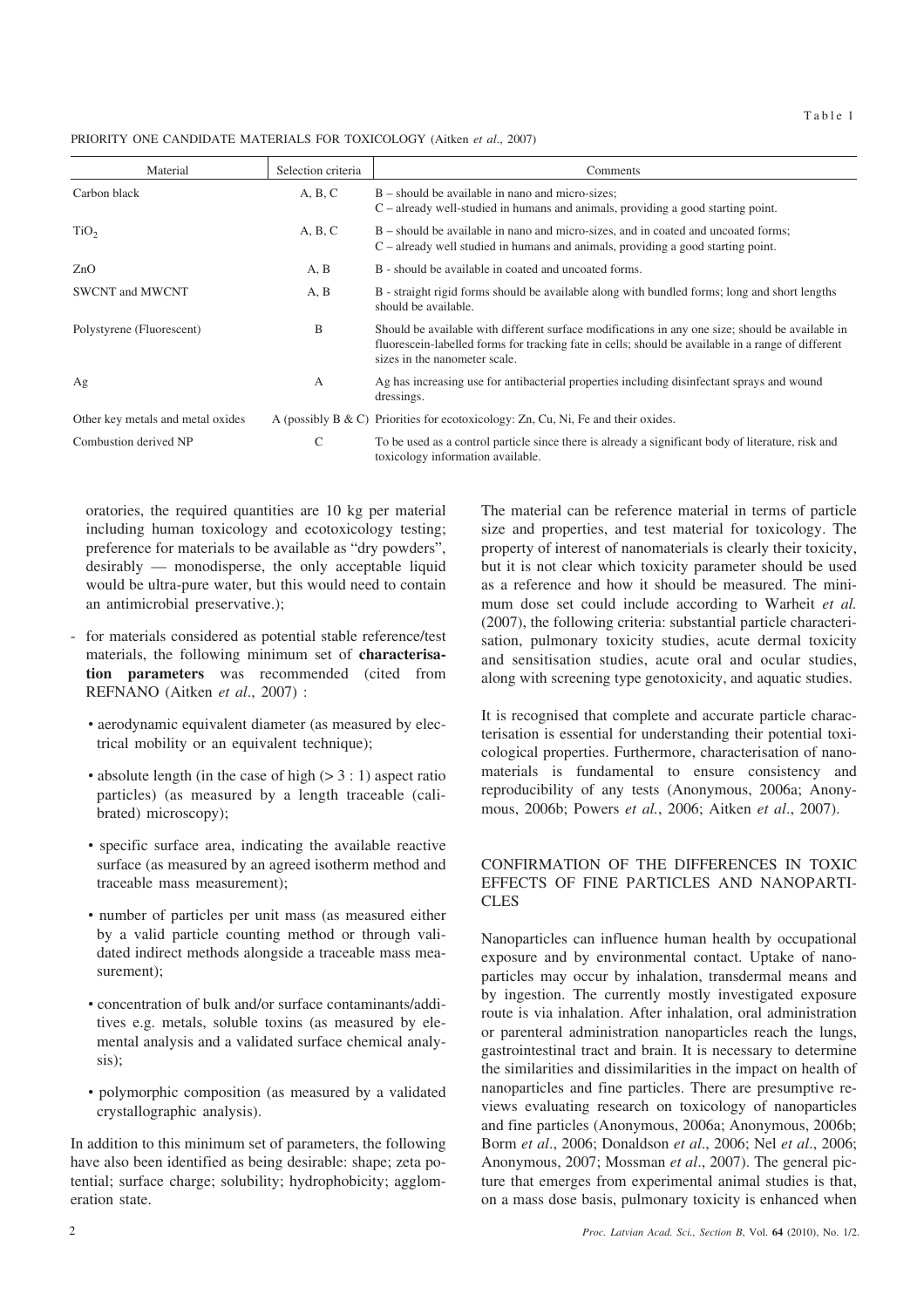particle size is reduced from the micrometre to the nanometre range. The increase in toxicity appears to be related to the increase in particle surface area. However, different existing materials in the nanometre size range exhibit different degrees of toxicity towards the respiratory tract. It is not possible to reach generic conclusions about toxicity based on consideration of size alone; the potential toxicity of each individual nanoparticulate material needs to be considered on a case-by-case basis. The uptake and transport mechanisms in the lung and gastrointestinal tract differ from fine particles.

Overall, therefore, there is a clear lack of information on the potential health effects of nanoparticles produced for nanotechnologies. From the limited information that is available, the indications are that they might possess significant toxicity potential greater than fine particulates.

#### POTENTIAL HEALTH CONCERNS

There are many uncertainties as to whether the unique properties of engineered nanomaterials (which underpin their commercial potential) also pose occupational health risks. These uncertainties arise because of gaps in knowledge about the factors that are essential for predicting health risks — routes of exposure, translocation of materials once they enter the body, and interaction of the materials with the body's biological systems. The potential health risk following exposure to a substance is generally associated with the magnitude and duration of the exposure, the persistence of the material in the body, the inherent toxicity of the material, and the susceptibility or health status of the person. Results of existing studies in animals or humans on exposure and response to ultrafine or other respirable particles provide a basis for preliminary estimates of the possible adverse health effects from exposures to similar engineered materials on a nano-scale. The experimental studies in rodents and cell cultures have shown that the toxicity of ultrafine or nanoparticles is greater than that of the same mass of larger particles of similar chemical composition (Barlow *et al.* 2005; Nel *et al*., 2006; Mossman BT *et al.*, 2007; Araujo *et al.,* 2008). In addition to mass and particle surface area, other particle characteristics may influence the toxicity, including solubility, shape, and surface chemistry. More research is needed on the influence of particle properties on interactions with biological systems and the potential for adverse effects. International research strategies for evaluating the safety of nanomaterials are actively being developed through cooperative efforts (Anonymous, 2006a).

Existing toxicity information about a given material can also help to provide a baseline for anticipating the possible adverse health effects that may occur from exposure to that same material on a nano-scale.

#### HEALTH EFFECT THROUGH INHALATION EXPO-**SURE**

The most common route of exposure to airborne particles in the workplace is by inhalation. The deposition of discrete nanoparticles in the respiratory tract is determined by the particle's aerodynamic or thermodynamic diameter (depending on particle size). Agglomerates of nanoparticles will deposit according to the diameter of the agglomerate, not constituent nanoparticles. Research is still ongoing to determine the physical factors that contribute to the agglomeration and de-agglomeration of nanoparticles and the role of agglomerates in the toxicity of inhaled nanoparticles (Anonymous, 2006b; Donaldson *et al.,* 2006).

For example, we know from studies in humans that a greater proportion of inhaled nanoparticles will deposit in the respiratory tract (both at rest and with exercise) compared to larger particles. We know from studies in animals that nanoparticles in the lungs can be translocated to other organs in the body, although it is not well known how this may be influenced by the chemical and physical properties of the nanoparticles (Takenaka *et al.,* 2001; Kreyling *et al.*, 2002; Oberdörster *et al*., 2004; Semmler *et al.*, 2004). Due to their small size, nanoparticles can cross cell membranes and interact with subcellular structures such as mitochondria, where they have been shown to cause oxidative damage and impair function of cells in culture (Möller *et al.*, 2002). Animal studies have shown that nanoparticles are more biologically active due to their greater surface area per mass compared with larger-sized particles of the same chemistry (Renwick *et al.*, 2001; Barlow *et al.*, 2005). While this increased biological activity of nanoparticles is a fundamental component to the utility of nanoparticles for industrial, commercial, and medical applications, the consequences of unintentional exposures of workers to nanoparticles are uncertain. Exposure to engineered nanoparticles is likely to cause adverse health effects similar to well-characterised ultrafine particles that have similar physical and chemical characteristics.

Studies in rodents and humans support the hypothesis that exposure to incidental ultrafine particles pose a greater respiratory hazard than the same mass of larger particles with a similar chemical composition. Studies of existing particles have shown adverse health effects in workers exposed to ultrafine particles (e.g., diesel exhaust particulate, welding fumes), and animal studies have shown that ultrafine particles are more inflammogenic and tumorigenic in the lungs of rats than an equal mass of larger particles of similar composition (Anonymous, 2006b; Nel *et al*., 2006; Mossman BT *et al.*, 2007). If engineered nanoparticles have the same physiochemical characteristics that are associated with reported effects from ultrafine particles, they may also pose the same health concerns.

The biological mechanisms of particle-related lung diseases (e.g., oxidative stress, inflammation, and production of cytokines, chemokines, and cell growth factors) appear to be a consistent lung response for respirable particles including ultrafine or nanoparticles (Anonymous, 2006a).

Surface area and activity, and particle number, may be better predictors of potential hazard than mass. The greater potential hazard may be related to the greater number or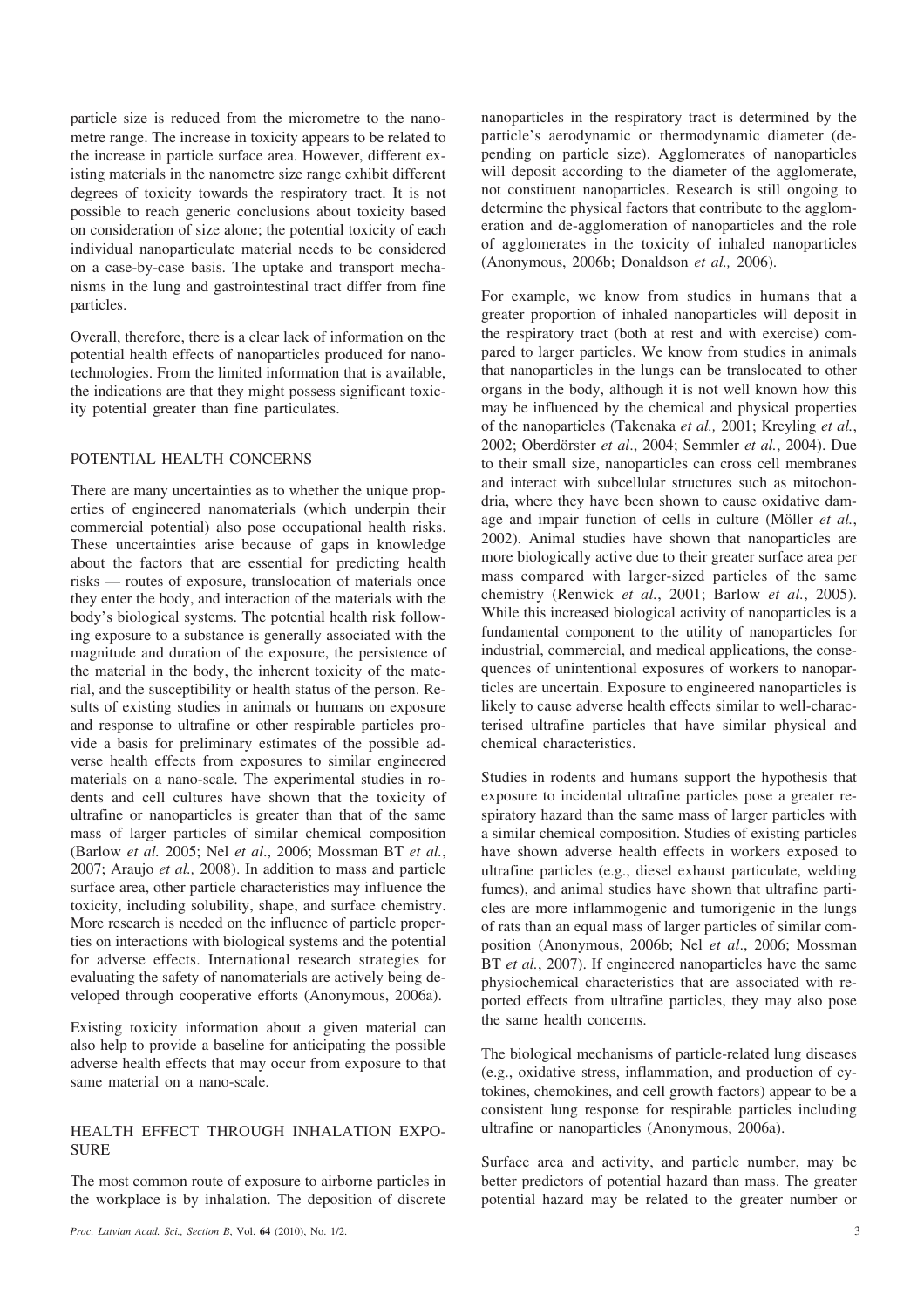surface area of nanoparticles compared with that for the same mass concentration of larger particles (Anonymous, 2006a; Nel *et al*., 2006). This hypothesis is based primarily on the pulmonary effects observed in studies of rodents exposed to various types of ultrafine or fine particles (e.g., titanium dioxide, carbon black, barium sulphate, diesel soot, coal fly ash, and toner) and in humans exposed to aerosols including nanoparticles (e.g., diesel exhaust and welding fumes). These studies indicate that for a given mass of particles, relatively insoluble nanoparticles are more toxic than larger particles of similar chemical composition and surface properties. The particles with less biologically reactive surfaces are less toxic (Anonymous, 2006). However, even particles with low inherent toxicity (e.g., titanium dioxide) have been shown to cause pulmonary inflammation, tissue damage, and fibrosis at sufficiently high particle surface area doses (Tran *et al.*, 2000).

Through engineering, the properties of nanomaterials can be modified. In a recent study, Sayes *et al.* (2006) showed that the cytotoxicity of water-soluble fullerenes can be reduced by several orders of magnitude by modifying the structure of the fullerene molecules (e.g., by hydroxylation) viability. Increasing the sidewall functionalization of single-walled carbon nanotubes (SWCNT) also rendered these nanomaterials less cytotoxic to cells in culture (Sayes *et al.*, 2006). Differences in the phase composition of nanocrystalline structures can influence their cytotoxicity; in a recent study comparing two types of titanium dioxide nanoparticles, anatase was more cytotoxic and produced more reactive species than did rutile, which has similar specific surface area (Sayes *et al*., 2006). Reactive oxygen speies were also associated with the cytotoxicity of titanium dioxide nanoparticles to mouse microganglia (brain cells) grown in culture (Anonymous, 2006b).

The studies of ultrafine particles may provide useful data to develop preliminary hazard or risk assessments and to generate hypotheses for further testing viability. The data generated by Faux *et al.* (2003) demonstrate a relationship between the surface area dose and inflammatory response *in vitro* with a range of poorly soluble particles, as previously shown *in vivo*. This discovery has important practical and theoretical implications. At the theoretical level, it has highlighted the role of the epithelial cells in the proximal alveolar region, their interaction with the deposited particles and the ensuing molecular events leading to inflammation. At the practical level, it has offered a new approach to interpreting *in vitro* data, a cost effective way of screening new materials for toxicity and an alternative way to animal testing. But particles also exist in a wide range of surface reactivity. Upon deposition in the pulmonary region, such reactivity exerts an oxidative stress on the cells *via* contact between particle/cell surface areas. Consequently, both highly reactive particles with a low surface area and low toxicity particles with a high surface area can exert the same oxidative stress level on the cells they come into contact with. When this inhaled dose reaches a critical level, an inflammatory response occurs. For low toxicity dusts, inflammation will diminish with the cessation of exposure, while for high toxicity dusts, inflammation will persist (Tran *et al.*, 2000). Persistent inflammation is likely to lead to diseases such as fibrosis and cancer. Thus, it is important to control inflammation. The small-diameter nanoparticles are capable of penetrating epithelial cells, entering the bloodstream from the lungs (Gilmour *et al.*, 2004), and even translocating to the brain via the olfactory nerves (Oberdorster *et al.*, 2004). Carbon nanoparticles (Oberdorster *et al*., 2004) and manganese oxide (30 nm) (Elder *et al*., 2006) can accumulate in the olfactory bulb following inhalation, and the manganese nanoparticles induce inflammatory changes in the brain (Feikert *et al*., 2004). The authors argue that despite the differences between human and rodent nasal anatomy, these results are relevant to human nanoparticle exposures.

## MECHANISTIC BASIS FOR LOCAL TOXICITY TO THE LUNG

The importance of particle surface area in the toxicity of inhaled poorly soluble particles has been clearly established. However, although various hypotheses have been developed and tested to elucidate the mechanistic basis for the influence of particle surface area on toxicity, many gaps in knowledge remain (Anonimous, 2004). The information presented shows that, for the same material, smaller particles elicit a greater pulmonary inflammatory response than do larger particles, on a mass basis. In addition, it has been shown that particle surface area can provide a unifying dose metric for a range of different insoluble particles of low cytotoxicity; regardless of the particle type, toxicity to the respiratory tract (in terms of rat lung tumour response) is related to particle surface area (Anonymous, 2004).

However, two other factors have been proposed to be involved in determining the respiratory tract response to particle exposure:

- particle surface activity specifically, the ability of the particle surface to generate free radicals;
- particle agglomeration/disagglomeration a determinant of the availability of individual particles to the lung surface once the material has entered the lung (Borm *et al.,* 2006).

These factors may well be related to particle surface area, but they are also particle specific and may be an important determinant of inherent toxicity towards the respiratory tract.

#### HEALTH EFFECTS THROUGH INGESTION EXPO-**SURE**

The nanoparticles cleared by macrophages, via the mucociliary escalator, can be swallowed and therefore available for transfer to other body organs via the gastro-intestinal compartment. There is also some evidence that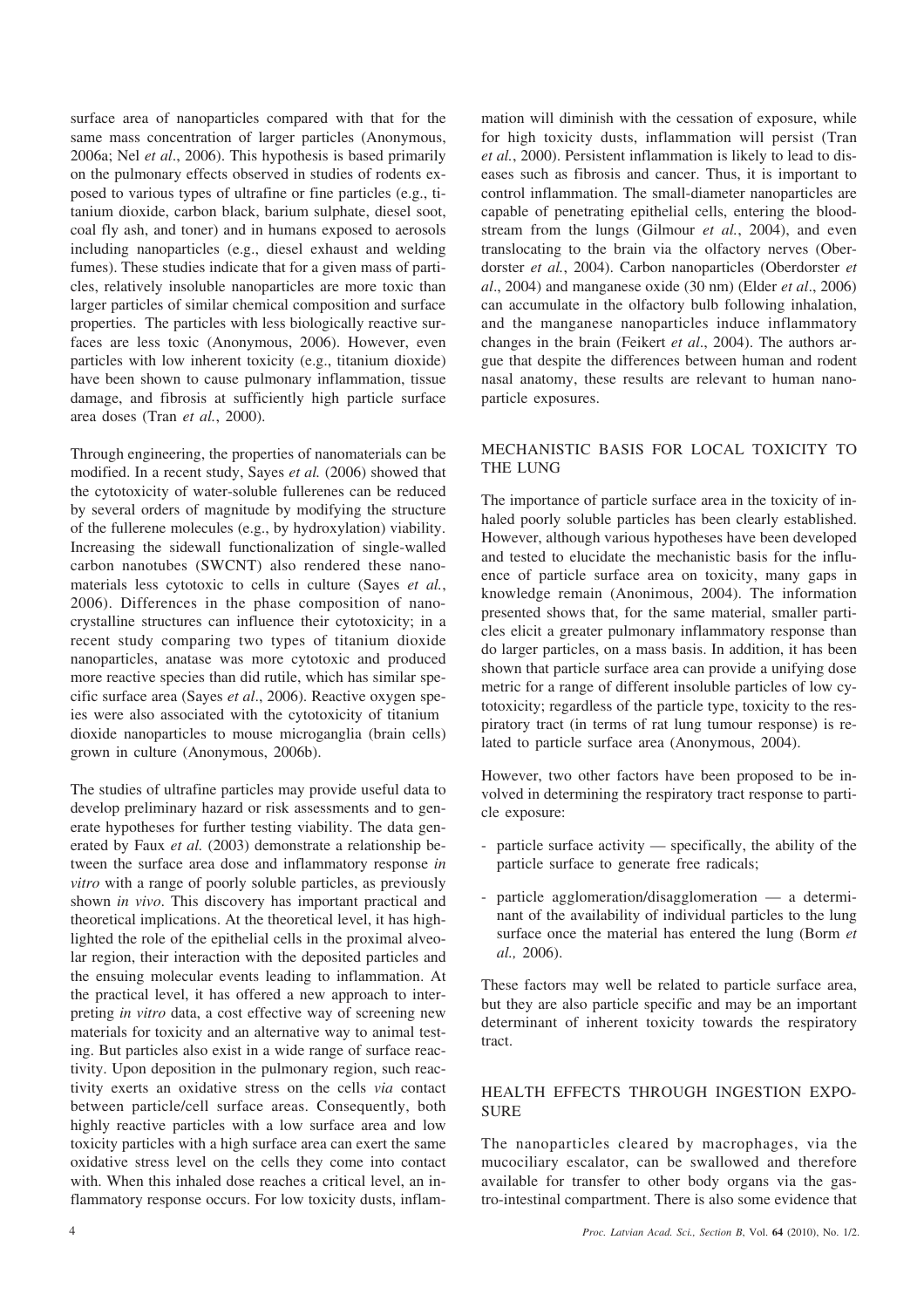smaller particles can be transferred across the intestinal wall more readily than their larger counterparts (Behrens *et al.,* 2002). Little is currently known about the health effects of nanoparticles on the liver and kidneys, as well as regarding the correct metric for describing the nanoparticle dose in these organs. Another area that merits further research is the transfer of nanoparticles across the placenta barrier. Exposure to nanoparticles during the critical window of foetal development may lead to developmental damage in the offspring.

Nanoparticles can be ingested directly in food, water, cosmetics, or drugs. Although nanoparticles in food are infrequently taken up into gut lymphatic and distributed to other organs, most nanoparticles are rapidly eliminated via faces (Nel *et al.,* 2006).

#### HEALTH EFFECT THROUGH DERMAL EXPOSURE

Some studies suggest that nanoparticles also could enter the body through the skin during occupational exposure. The recent studies indicate that nanoparticles of titanium dioxide  $(TiO<sub>2</sub>)$  used in sunscreens do not penetrate beyond the epidermis. However, the report also makes a number of recommendations addressing the need for further and more transparent information in the area of nanoparticle dermal penetration. Studies have shown that particles smaller than 1 µm in diameter may penetrate into mechanically flexed skin samples (Anonymous, 2004; Borm *et al.,* 2006).

#### SPECIFIC TOXICITY OF DIFFERENT KIND OF NANO-PARTICLES

**Carbon black industry.** Carbon black is an amorphous carbon composed of particles and fused aggregates. Particle size, surface area, average aggregate mass distributions, morphology or structure, and chemical composition, differentiate the various grades of carbon black. Primary particles fuse in the manufacturing process to form aggregates. Aggregates typically cluster into agglomerates. The airborne particles found in carbon black manufacturing plants are not individual aggregates, but agglomerates of many carbon black aggregates. It was concluded that no ultrafine (<100 nm) and very few fine (<1000 nm) particles were to be found at carbon black manufacturing sites (Anonymous, 2006b).

Researchers of the nanotoxicology field are particularly concerned about the potential for carbon nanotubes (CNTs) to cause health effects since they have both nanosize and fibre properties (Kuhlbusch *et al.*, 2001; Donaldson *et al.,* 2006). These studies have shown that the toxicity of CNT may differ from that of other nanoparticles of similar chemical composition. For example, single-walled CNTs (SWCNT) have been shown to produce adverse effects including granulomas in the lungs of mice and rats, at mass doses at which ultrafine carbon black did not produce these adverse effects (Shvedova *et al.*, 2003; Anonymous, 2006b).

The SWCNTs (impure, containing 30% iron, no details of size of tubes) have been observed to induce oxidative stress in human keratinocytes grown *in vitro*; this was an extensive study in that a broad range of endpoints were used to demonstrate induction of oxidative stress, including production of free radicals by electron spin resonance, and depletion of cellular antioxidants and vitamin E. They also showed that the CNTs dose-dependently induced cell death, and altered the morphology of the cells (Shvedova *et al.*, 2003).

The four reports that have considered epithelial cells have used either the human bronchial epithelial cell line BEAS-2B or the human kidney cell line HEK293, and shown that SWCNTs induce oxidative stress and toxicity (Svedova *et al.*, 2003), and modulate gene expression (Cui *et al.*, 2005; Kagan *et al.*, 2006).

Of the studies carried out in macrophage and monocyte cells, both SWCNTs and multi-walled CNTs (MWCNTs) were reported to be cytotoxic in murine macrophages (Murr *et al*., 2005), and the toxicity of different particles was ranked in alveolar macrophages: SWCNT > MWCNT > quartz > C60 fullerene (Jia *et al.*, 2005). The authors of the latter study demonstrated that monocytic cell phagocytic ability was reduced after exposure to all of the nanotubes tested. Microscopic examination of the cells after treatment with the nanotubes showed "frustrated phagocytosis". The frustrated phagocytosis suggests that clearance of nanotubes from the lungs by macrophages may be impaired (Brown *et al.,* 2007).

Both CNTs (20-40nm wide and 220 or 825 nm long) induced  $TNF\alpha$  dose-dependently in human THP-1 cells, although at a lower level than a microbial lipopeptide. The cellular response (inflammation and engulfment by macrophages) is affected by CNT length, and resultant morphology of the nanotubes (Sato *et al.*, 2005).

**Titanium dioxide (TiO<sub>2</sub>)**. Titanium dioxide is widely used in a variety of products. Ultrafine  $TiO<sub>2</sub>$  powders are used in cosmetics, pigments, toner, coating material etc. Titanium dioxide  $(TiO<sub>2</sub>)$  is manufactured worldwide in large quantities for use in a wide range of applications and it has generally been considered to be toxicologically inert. However, a number of studies have reported lung tumours in rats (not hamsters or mice) after a lifetime of exposure to very high concentrations of pigment grade TiO<sub>2</sub>. Rat may be oversensitive to high lung burdens of pigment grade and ultrafine  $TiO<sub>2</sub>$  compared with mice or hamsters, and therefore, there appears to be no clear link between human occupational exposure to TiO<sub>2</sub> and lung cancer risk (Hext *et al.*, 2005). Warheit *et al.* (2007) report the *in vivo* pulmonary toxicity results of a set of new developed, well-characterised, ultrafine  $TiO<sub>2</sub>$  particle types and demonstrated low inflammatory potential and lung tissue toxicity. Acute dermal irritation studies in rabbits and local lymph node assay results in mice indicated that  $TiO<sub>2</sub>$  was not a skin irritant or dermal sensitiser. Acute oral toxicity demonstrated very low toxicity. Genotoxicity tests demonstrated that  $TiO<sub>2</sub>$  was negative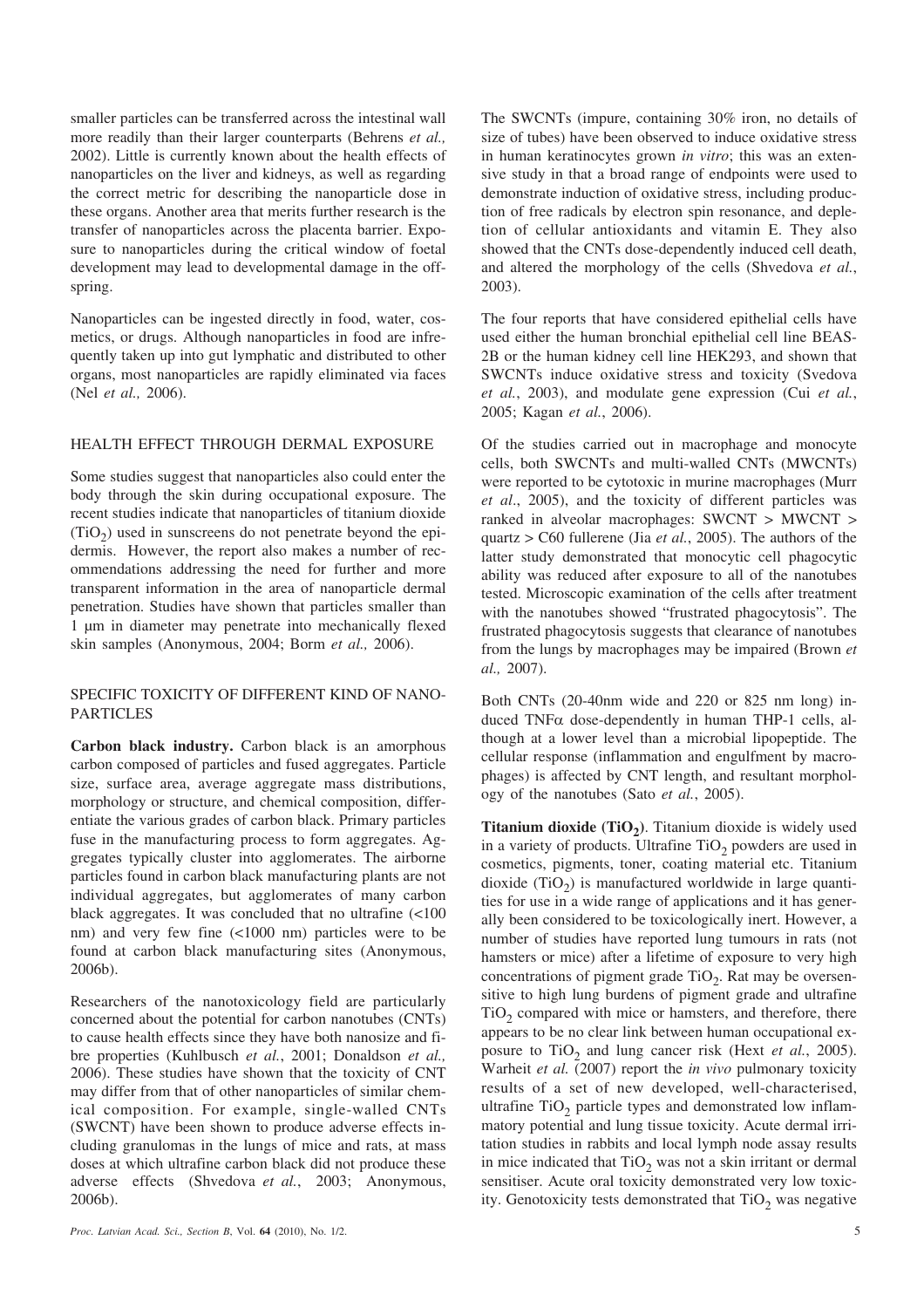in both the bacterial reverse mutation test and in an *in vivo* mammalian chromosome aberration test with Chinese hamster ovary cells.

**Metals (alumina powder, silver, gold, copper, manganese, fine zinc oxide particles).** Alumina powder can also be produced using flame aerosol reactors and is used for production of integrated circuit substrates, high pressure sodium-vapour lamps, catalyst supports, cutting tools, heat and wear-resistant materials and as shielding material in radioactive systems. It is also finding new applications in the preparation of high temperature filters, coatings and membrane supports suitable for liquid or gas separations (Anonymous, 2006a).

The acute toxic effects of five different metal/metal oxide nanoparticles were assessed in a rat liver cell line (BRL3A). Silver nanoparticles were highly toxic; molybdenum nanoparticles were moderately toxic, and iron oxide, aluminum, and manganese nanoparticles showed no toxicity at the doses tested, although at high doses, the cells became irregular in shape. The authors propose that cell death induced by silver was likely mediated by oxidative stress (Hussain *et al.*, 2005).

The metal nanoparticles were tested in a monodisperse aerosol form on epithelial cells; copper was the most potent at inducing cytokine IL-8, but the kinetics of induction were different compared with nickel or vanadium, and IL-8 production was increased markedly by acidification of the particles, potentially via oxidative stress. The authors considered that this study showed the complexity of cellular responses to nanoparticles (Anonymous, 2006b).

Functionalisation of gold nanoparticles with cationic side chains (but not anionic side chains) increases cytotoxicity at high doses (although the cell type was not specified) (Goodman *et al.*, 2004).

Finally, the only *in vitro* study using a neuronal cell line reported that nano-sized manganese oxide nanoparticles (40 nm) dose-dependently induce depletion of metabolites of the neurotransmitter dopamine in PC12 cells, in contrast to silver nanoparticles (Hussain *et al.*, 2006).

Zinc is generated in large quantities by industrial processes such as welding or cutting galvanised steel. Freshly generated zinc oxide can cause an inflammatory response known as fume fever (Beckett *et al.*, 2005).

**Nickel powder.** Ultrafine nickel (20 nm) has a number of industrial applications. The present occupational exposure limits are based on mass, and do not distinguish between particles of different sizes. Ultrafine nickel is much more toxic to the rat lung than standard nickel, and authors offer a hypothesis that the mechanism arises from the nanoparticles' greater surface area, and ability to induce free radicals, TNF $\alpha$  and nitric oxide (Dick *et al.*, 2003).

Different particles, instilled on an equal mass basis (cobalt (20 nm), titanium dioxide (20 nm), nickel (20 nm), all three

of which have the same surface area, and carbon black (14 nm), which has a surface area five to six times greater), induced different amounts of inflammation and lung injury after intratracheal instillation according to markers of inflammation and epithelial damage assessed in BAL (bronchi alveolar lavage). The effects seemed to correlate with the ability of the nanoparticles to generate free radicals and oxidative damage, and hence with their surface reactivity rather than size or surface area, although other factors must also play a part, since Ni induced formation of free radicals but was less pro-inflammatory than Co or carbon black (Dick *et al.*, 2003).

**Fumed silica (silicon dioxide).** The synthesis of fumed silica ceramic powders is carried out using flame aerosol reactors. Fumed silica is one of the produced major chemical products of industrial importance. Fumed silica is used in optical fibres, filler in silicone rubber, thickening, antisettling and reinforcing agents, catalyst carriers, and in polishing material in microelectronics (Anonymous, 2006b).

**Polytetrafluoroethylene (PTFE) fume**. Early studies with PTFE **(**polytetrafluoroethylene) particles around 20 nm in diameter showed that airborne concentrations of a supposedly inert insoluble material lower than 50  $\mu$ g/m<sup>3</sup> could be fatal to rats (Johnston *et al.*, 2000). Since then, many studies have indicated that the toxicity of insoluble materials increases with decreasing particle size, on a mass for mass basis (Faux *et al.*, 2003).

## RESEARCH STRATEGIES FOR SAFETY EVALUA-TION OF NANOMATERIALS ACCORDING TO A RE-VIEW OF LITERATURE

Complete toxicological characterisation of nanoparticles should include the measurement of:

- Particle size distribution (in terms of number, volume and surface area) and shape information of the powder "as received", of the material "as-dosed" or "as-exposed" and at the point of interaction with the organism.
- State of dispersion and changes in particle size distribution to that of a fully dispersed system; state of dispersion or agglomerate size of the particles in the biological environment.
- Physical and chemical properties (including elemental composition, density, crystal structure, chemical reactivity, solubility, conductivity, melting point, hardness, optical properties) of the powder "as received" and of the particles in the biological environment.
- Surface area and porosity of the powder "as received", of the particles "as dosed" and in the biological environment (these properties can change as a result of bimolecular adsorption or agglomeration).
- Surface chemistry (such as surface composition and structure, surface energy/wet ability, surface charge, surface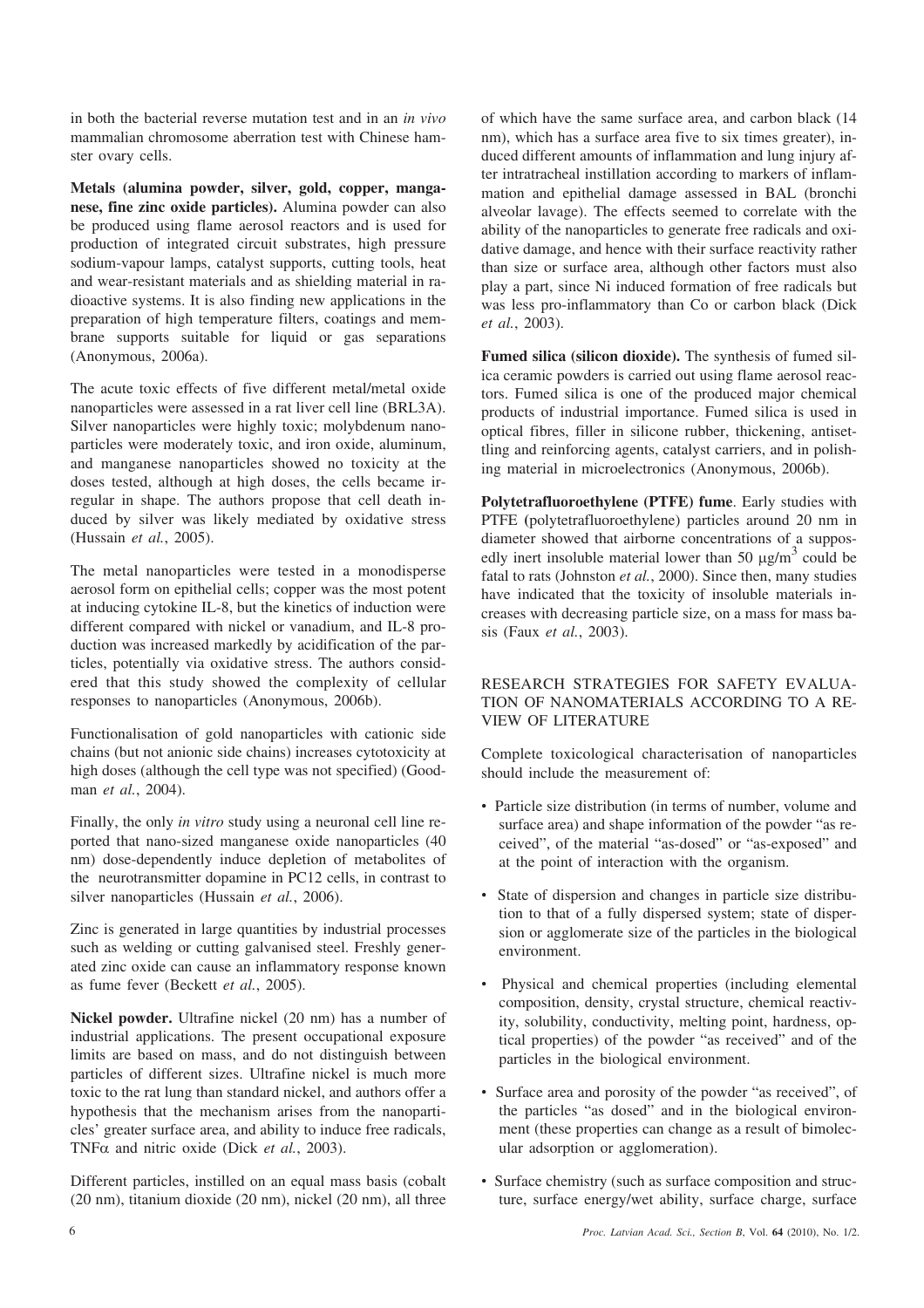reactivity or zeta potential, presence and chemical nature of the adsorbed species) of the powder "as received" and as close to the physiological conditions as practical (Anonymous, 2006b).

The conclusions are:

- 1. The minimum toxicity parameter dose set should include the following criteria for evaluation toxicity of nanoparticles: substantial particle characterisation, pulmonary toxicity studies, acute dermal toxicity and sensitisation studies, acute oral and ocular studies, along with screening type genotoxicity, and aquatic studies.
- 2. From the limited information that is available, it happens that nanoparticles might possess significant toxicity potential greater than fine particulates; the increase in toxicity appears to be related to increase in particle surface area, and pulmonary toxicity is enhanced when particle size is reduced from the micrometre to nanometre range.
- 3. Due to their small size, nanoparticles can cross cell membranes and interact with subcellular structures such as mitochondria, where they have been shown to cause oxidative damage and impair function of cells in culture. The nanoparticles are more biologically active due to their greater surface area per mass compared with larger-sized particles of the same chemistry.
- 4. The most common route of exposure to airborne particles in the workplace is by inhalation. The small diameter of nanoparticles enables their penetration into epithelial cells, entering the bloodstream from the lungs and even translocating to the brain via the olfactory nerves. Nanoparticles can accumulate in the olfactory bulb following inhalation and can induce inflammatory changes in the brain.
- 5. The type of surface coating and differences in the phase composition of nanocrystalline structures can influence their cytotoxicity and have a significant effect on cell motility and viability. The structural modifications reduce the cytotoxicity by reducing the generation of oxygen radicals, which is a probable mechanism of cell membrane damage and death.
- 6. Health effects of nanoparticles through ingestion exposure inquire broader research; there is some evidence that smaller particles can be transferred more readily than their larger counterparts across the intestinal wall. Further research is needed on transfer of nanoparticles across the placenta barrier and the possible impact of foetal development.
- 7. The dermal absorption and skin penetration of nanoparticles needs a better evaluation because few and contradictory data are present in the literature, mainly on titanium dioxide used in sunscreen cosmetics.
- 8. The toxicity of nanoparticles depends from chemical composition and morphology or structure of materials.

Carbon nanotubes produce adverse effects including granulomas in the lungs of mice and rats at mass doses at which ultrafine carbon black did not produce these adverse effects since they have both nanosize and fibre properties. Titanium dioxide has generally been considered to be toxicologically inert. The ultrafine nickel nanoparticles are much more toxic than standard nickel. Zinc/zinc oxide nanoparticles generated in the industrial welding processes can cause inflammatory response known as fume fever.

9. The workplace represents a critical interface between people and nanotechnology, and an area where potential impact needs to be understood and managed. In the future, it is also likely that even wider distribution of these particles may have significant effects on organisms.

#### *ACKNOWLEDGEMENTS*

*This work was supported by the European Community under the "Structuring the European Research Area" 6th Framework Programme project IMPART NMP4-CT-2005- 013968 "Improving understanding of the impact of nanoparticles on human health and environment"*.

#### REFERENCES

- Aitken, R.J., Dankinm S.M., Tranm C.L., Donaldson, K., Stone V., Cumpson, P., Johnstone, J., Chaudhry, Q., Cash, S. (2007). *REFNANO: Reference Materials for Engineered Nanoparticle Toxicology and Metrology*. IOM, Final Report on Project CB01099: 30 pp www.iom-world.org/pubs/REFNANOReport.pdf.
- Anonymous (2004). Health and Safety Executive (HSE) *Hazard assessment toxicity. Health effects of particles produced for nanotechnologies.* Document EH75/6.
- Anonymous (2006a). Health and Safety Executive (HSE) *NanoAlert Service*, Issue 1. www.hse.gov.uk/horizons/nanotech/nanoalert001.pdf.
- Anonymous (2006b). NIOSH National Institute for Occupational Safety and Health Approaches to safe nanotechnology: An information exchange with NIOSH. Draft for public comment, CDC Workplace Safety and Health. Washington.
- Anonymous (2007). Health and Safety Executive (HSE) *NanoAlert Service*, Issue 2. www.hse.gov.uk/horizons/nanotech/nanoalert002.pdf.
- Araujo, J.A., Barajas, B., Kleinman, M., Wang, X., Bennet, B.J., Gong, K.W., Navab, M., Harkema, J., Sioutas, C., Lusis, A.J., Nel, A.E. (2008). Ambient particulate pollutants in the ultrafine range promote early atherosclerosis and systemic oxidative stress. *Circ. Res.,* **102**, 589–596.
- Barlow, P.G., Clouter Baker, A., Donaldson, K., McCollum, J., Stone, V. (2005). Carbon black nanoparticles induce type II epithelial cells to release chemotoxins for alveolar macrophages. *Particle Fibre Toxicol.,* **2**, 11.
- Beckett, W.S., Chalupa, D.F., Pauly-Brown, A., Speers, D.M., Stewart, J.C., Frampton, M.W., Utell, M.J., Huang, L.-S., Cox, C., Zareba,W., Oberdoerster, G. (2005). Comparing inhaled ultrafine versus fine zinc oxide particles in healthy adults: A human inhalation study. *Amer. J. Respir. Crit. Care. Med*., **171**(10), 1129–1135.
- Behrens, I., Pena, A.I., Alonso, M.J., Kissel, T. (2002). Comparative uptake studies of bioadhesive and non-bioadhesive nanoparticles in human intestinal cell lines and rats: The effect of mucus on particle adsorption and transport. *Pharm. Res.,* **19**(8), 1185–1193.
- Borm, P.J.A., Robbins, D., Haubold, S., Kuhlbusch, T., Fissan, H., Donaldson, K., Shins, R., Stone, V., Kreyling, W., Lademann, J., Krutman, J., Warheit, D., Oberdorster, E. (2006). The potential risks of nano-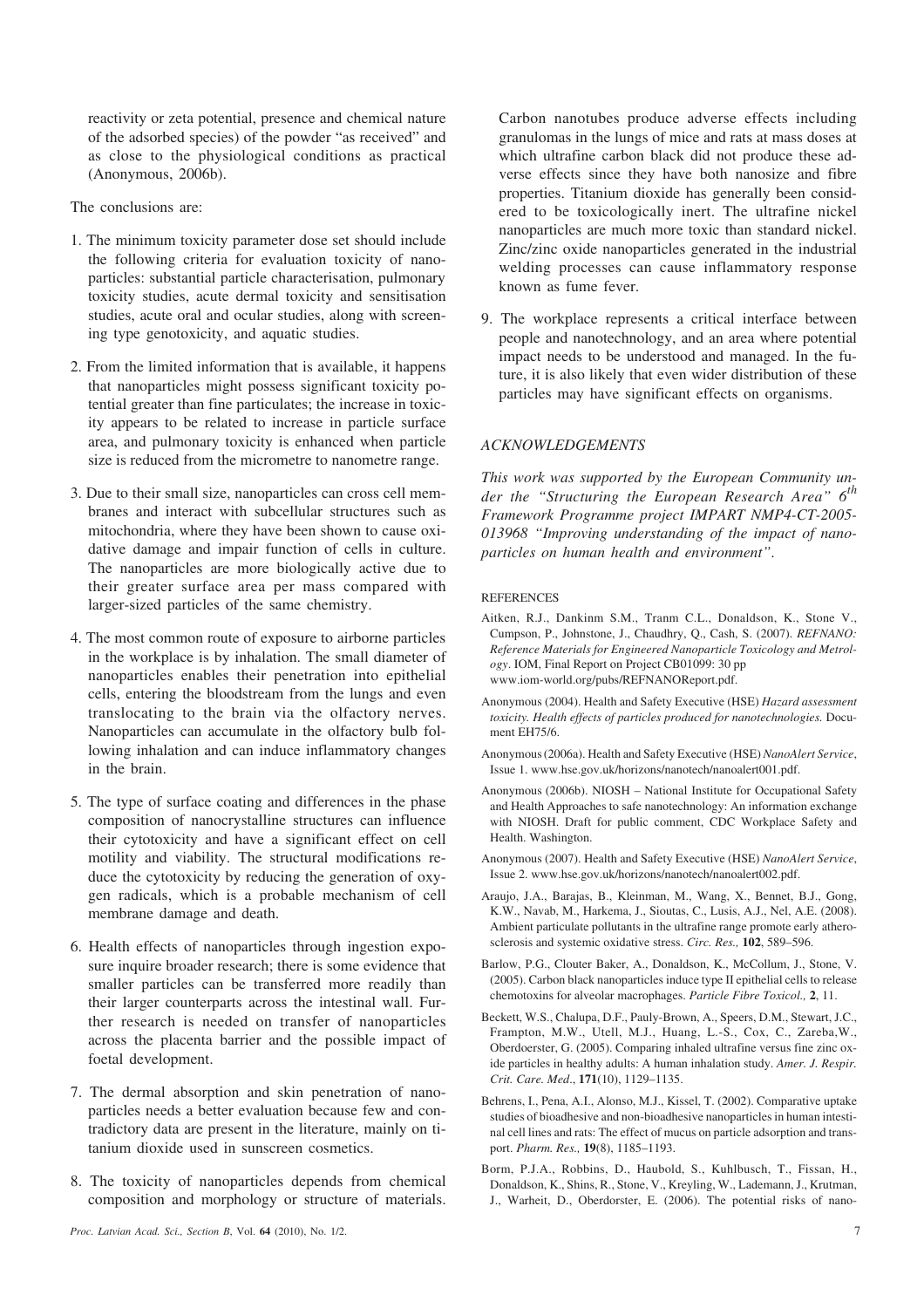materials: Review carried out for ECETOX. *Particle Fibre Toxicol.*, **3**, 11. http://www.particleandfibretoxicology.com/content/3/1/11.

- Brown, D.M., Kinloch, I.A., Bangert, U., Windle, A.H., Walter, D.M., Walker, G.S., Scotchford, C.A., Donaldson, K. and Stone, V. (2007). An *in vitro* study of the potential of carbon nanotubes and nanofibres to induce inflammatory mediators and frustrated phagocytosis. *Carbon*, **48**(9), 1743–1756.
- Cui, D., Tian, F., Ozkan, C.S, Wang, M., Gao, H. (2005). Effect of single wall carbon nanotubes on human HEK293 cells. *Toxicol. Lett.*, **155**(1), 73–85.
- Dick, C.A.J., Brown, D.M., Donaldson, K. and Stone, V. (2003). The role of free radicals in the toxic and inflammatory effects of four different ultrafine particle types. *Inhalation Toxicol.*, **15**(1), 39–52.
- Donaldson, K., Aitken, R., Tran, L., Stone, V., Duffin, R., Forrest, G., Alexander, A. (2006). Carbon nanotubes: A review of their properties in relation to pulmonary toxicology and workplace safety. *Tox. Sci*., **92**(1), 5–22.
- Elder, A, Gelein, R., Silva, V., Feikert, T., Opanashuk, L., Carter, J., Potter, R., Maynard, A., Ito, Y., Finkelstein, J., Oberdorster, G. (2006). Translocation of inhaled ultrafine manganese oxide particles to the central nervous system. *Environ. Health Perspect*., **114**(8), 1172–1178.
- Faux, S.P., Tran, C.L., Miller, B.G., Jones, A.D., Monteiller, C., Donaldson, K. (2003). *In vitro* determinants of particulate toxicity: The dose metric for poorly soluble dusts. *HSE Research Report*, 154.
- Feikert, T., Mercer, P., Corson, N., Gelein, R., Opanashuk, L., Elder, A., Silva, V., Carter, J., Maynard, A., Finkelstein, J., Oberdorster, G. (2004). Inhaled solid ultrafine particles (UFP) are efficiently translocated via neuronal nasal-olfactory pathways. *Toxicologist,* **78** (Suppl. 1), 435–436.
- Gilmour, P.S., Ziesenis, A., Morrison, E.R., Vickers, M.A., Drost, E.M., Ford, I., Karg E., Mossa, C., Schroeppel, A., Ferron, G.A., Heyder, J., Greaves, M., MacNee, W., Donaldson, K. (2004). Pulmonary and systemic effects of short-term inhalation exposure to ultrafine carbon black particles. *Toxicol. Appl. Pharmacol*., **195**, 35–44.
- Goodman, C.M., McCusker, C.D., Yilmaz, T., Rotello, V.M. (2004). Toxicity of gold nanoparticles functionalized with cationic and anionic side chains. *Bioconjugate Chem.*, **15**(4), 897–900.
- Hext, P.M., Tomenson, J.A. and Thompson, P. (2005). Titanium dioxide: Inhalation toxicology and epidemiology*. Ann. Occup. Hygiene*, **49**(6), 461–472.
- Hussain, S.M., Hess, K.L., Gearhart, J.M., Geiss, K.T., Schlager, J.J. (2005). *In vitro* toxicity of nanoparticles in BRL 3A rat liver cells. *Toxicol. in vitro,***19**(7), 975–983.
- Hussain, S.M., Javorina, A.K., Schrand, A.M., Duhart, H.M., Ali, S.F., Schlager, J.J. (2006). The interaction of manganese nanoparticles with PC-12 cells induces dopamine depletion. *Toxicol. Sci.,* **92**(2), 456–463.
- Jia, G., Wang, H., Yan, L., Wang, X., Pei, R., Yan, T., Zhao, Y., Guo, X. (2005). Cytotoxicity of carbon nanomaterials: Single-wall nanotube, multi- wall nanotube, and fullerene. *Environ. Sci. Technol.*, **39**(5), 378–1383.
- Johnston, C.J., Finkelstein, J.N., Mercer, P., Corson, N., Gelein, R., Oberdorster, G. (2000). Pulmonary effects induced by ultrafine PTFE particles. *Toxicol. Appl. Pharmacol.,* **168**(3), 208–15.
- Kagan, V., Potapovich, A., Osipov, A., Schwegler, B.D., Kisin, E., Mercer, R., Castranova, V., Shvedova, A. (2006). Iron-rich single walled carbon nanotubes are effective catalysts of oxidative stress in RAW 264.7 macrophage cell culture model: Interactions with inflammatory response and *in vivo* implications. *Toxicol. Lett*., **165**(1), 88–100.
- Kreyling, W.G., Semmler, M., Erbe, F., Mayer, P., Takenaka, S., Schulz, H. (2002). Translocation of ultrafine insoluble iridium particles from lung epithelium to extrapulmonary organs is size dependent but very low. *J. Toxicol. Environ. Health*, **65**, 1513–1530.
- Kuhlbusch, T., Neumann, S., Ewald, M., Hufmann, H., Fissan, H. (2001). Final report on characterisation of fine airborne particles at carbon black

Received 12 May 2009

working places in industry. Final report to the Scientific Advisory Group of the International Carbon Black Association.

- Moller, W., Hofer, T., Ziesenis, A., Karg, E., Heyder, J. (2002). Ultrafine particles cause cytoskeletal dysfunctions in macrophages. *Toxicol. Appl. Pharmacol.,* **182**(3), 197–207.
- Mossman, B.T., Borm, P.J., Castranova, V., Cost, D.L., Donaldson, K., Kleeberger, R. (2007). Mechanisms of action of inhaled fibers, particles and nanoparticles in lung and cardiovascular disease*. Particle and Fibre Toxicology* **4**, 4.

http://www.particlesandfibretoxicology.com/content/4/1/4

- Murr, L.E., Garza, K.M., Soto, K.F., Carrasco, A., Powell, T.G., Ramirez, D.A., Guerrero, P.A., Lopez, D.A. and Venzor, I.J. (2005). Cytotoxicity assessment of some carbon nanotubes and related carbon nanoparticle aggregates and the implications for anthropogenic carbon nanotube aggregates in the environment. *Int. J. Environm.Res. Public Health*, **2**(1), 31–42.
- Nel, A., Xia, T. Maedler. L., Li, N. (2006). Toxic potentials of materials at the Nanolevel. *Science,* **311**, 622–627.
- Oberdorster, G., Sharp, Z., Atudorei, V., Elder, A., Gelein, R., Kreyling, W. , Cox, C. (2004) .Translocation of inhaled ultrafine particles to the brain. *Inhalation Toxicol.*, **16**(6/7), 437–445.
- Powers, K.W., Brown, S.C., Krishna,V.B., Wasdo, S.C., Moudgil, B.M., Roberts, S.M. (2006). Research strategies for safety evaluation of nanomaterials. Part VI. Characterization of nanoscale particles for toxicological evaluation. *Toxicol. Sci.*, **90**, 296–303.
- Renwick, L.C., Donaldson, K., Clouter, A. (2001). Impairment of alveolar macrophage phagocytosis by ultrafine particles. *Toxicol. Appl. Pharmacol.,* **172**(2), 119–127.
- Sato, Y., Yokoyama, A., Shibata Ken, I., Akimoto, Y., Ogino Shin, I., Nodasaka, Y., Kohgo, T., Tamura, K., Akasaka, T., Uo, M., Motomiya, K., Jeyadevan, B., Ishiguro, M., Hatakeyama, R., Watari, F.,Tohji, K. (2005). Influence of length on cytotoxicity of multi-walled carbon nanotubes against human acute monocytic leukemia cell line THP-1 *in vitro* and subcutaneous tissue of rats *in vivo*. *Mol. Bio Syst.,* **1**(2), 176–182.
- Sayes, C.M., Liang, F., Hudson, J.L., Mendez, J., Guo, W., Beach, J.M., Moore, V.C., Doyle, C.D., West, J.L., Billups, W.E., Ausman, K.D., Colvin, V.L. (2006) Functionalization density dependence of single-walled carbon nanotubes cytotoxicity *in vitro*. *Toxicol Lett*., **161**(2), 135–142.
- Semmler, M., Seitz, J., Erbe, F., Mayer, P., Heyder, J., Oberdorster, G., Kreyling. W.G. (2004). Long-term clearance kinetics of inhaled ultrafine insoluble iridium particles from the rat lung, including transient translocation into secondary organs. *Inhal. Toxicol.*, **16**(6/7), 453–459.
- Shvedova, A., Castranova, V., Kisin, E.R., Schwegler Berry, D., Murray, A.R., Gandelsman, V.Z., Maynard, A., Baron, P. (2003). Exposure to carbon nanotube material: Assessment of nanotube cytotoxicity using human keratinocyte cells. *J. Toxicol. Environ. Health. Part A,* **66**(20), 1909–1926
- Shvedova, A., Kisin, E., Murray, A., Schwegler Berry, D., Gandelsman, V., Baron, P., Maynard, A., Gunther, M. and Castranova, V. (2003). Exposure of human bronchial epithelial cells to carbon nanotubes caused oxidative stress and cytotoxicity. In: *Meeting of the Society for Free Radical Research, European Section, Free Radicals and Oxidative Stress: Chemistry, Biochemistry and Pathophysiological Implications* (pp. 91–103). Ioannina: Society for Free Radical Research.
- Takenaka, S., Karg, E., Roth, C., Schulz, H., Ziesenis, A., Heinzmann, U., Schramel, P., Heyder, J. (2001). Pulmonary and systemic distribution of inhaled ultrafine silver particles in rats. *Environ. Health Perspect.,* **109**(Suppl 4), 547–551.
- Tran, C.L., Buchanan, D., Cullen, R.T., Searl. A., Jones, A.D., Donaldson, K. (2000). Inhalation of poorly soluble particles II. Influence of particle surface area on inflammation and clearance. *Inhal. Toxicol.,* **12,** 1113–1126.
- Warheit, B., Hoke, R.A., Finlay, C., Donner, M., Reed, K.L., Saues, K. (2007). Development of a base set of toxicity tests using ultrafine  $TiO<sub>2</sub>$  particles as a component of nanoparticle risk management. *Toxicol. Lett.,* **171**(3), 99–110.